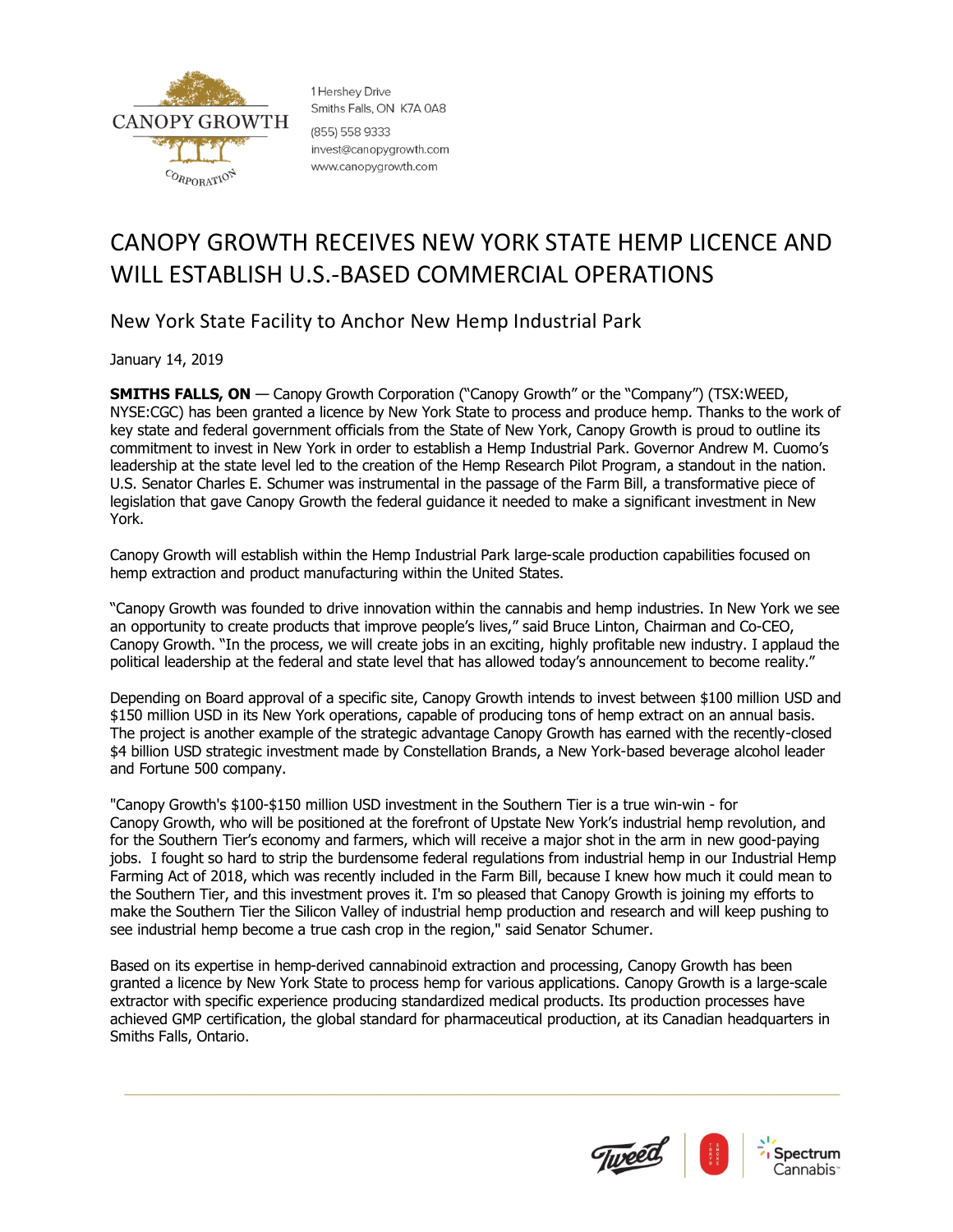The Company is in the process of evaluating a number of sites in the Southern Tier of New York, which will become one of its first extraction and processing facilities outside Canada. The Company intends to announce the specific location within 100 days. Canopy Growth will be the anchor business in the broader Hemp Industrial Park where third parties can join an innovative hemp ecosystem focused on every potential application of the hemp crop, from fiber, to seed, to cannabinoids. Canopy Growth's operations alone will contribute to significant employment in the region, with the objective of anchoring a broader hemp ecosystem, maximizing long term economic benefits for the region and its communities.

Canopy Growth will source hemp exclusively from American farmers for its American operations once up and running. The Company believes that the Farm Bill has the power to create a thriving new industry with American farmers as the backbone. Canopy Growth can add value by focusing on its areas of expertise, including extracting, processing and formulating cannabinoid-based consumer products and medicines.

With the recent passage of the Farm Bill and support of the State of New York, management is confident in a path to market hemp-based cannabinoid products in America.

Last week Canopy Growth [publicly outlined its hemp](https://www.newswire.ca/news-releases/canopy-growth-outlines-its-cbd-advantage-807672559.html) advantage. The Company has an unmatched combination of hemp-specific IP, cash reserves, and technical expertise required to succeed in this industry.

Here's to Future Growth.

Contact: Caitlin O'Hara Media Relations [Caitlin.Ohara@canopygrowth.com](mailto:Caitlin.Ohara@canopygrowth.com) 613-291-3239

Investor Relations Tyler Burns [Tyler.Burns@canopygrowth.com](mailto:Tyler.Burns@canopygrowth.com) 855-558-9333 ext. 122

Director: Bruce Linton [tmx@canopygrowth.com](mailto:tmx@canopygrowth.com)